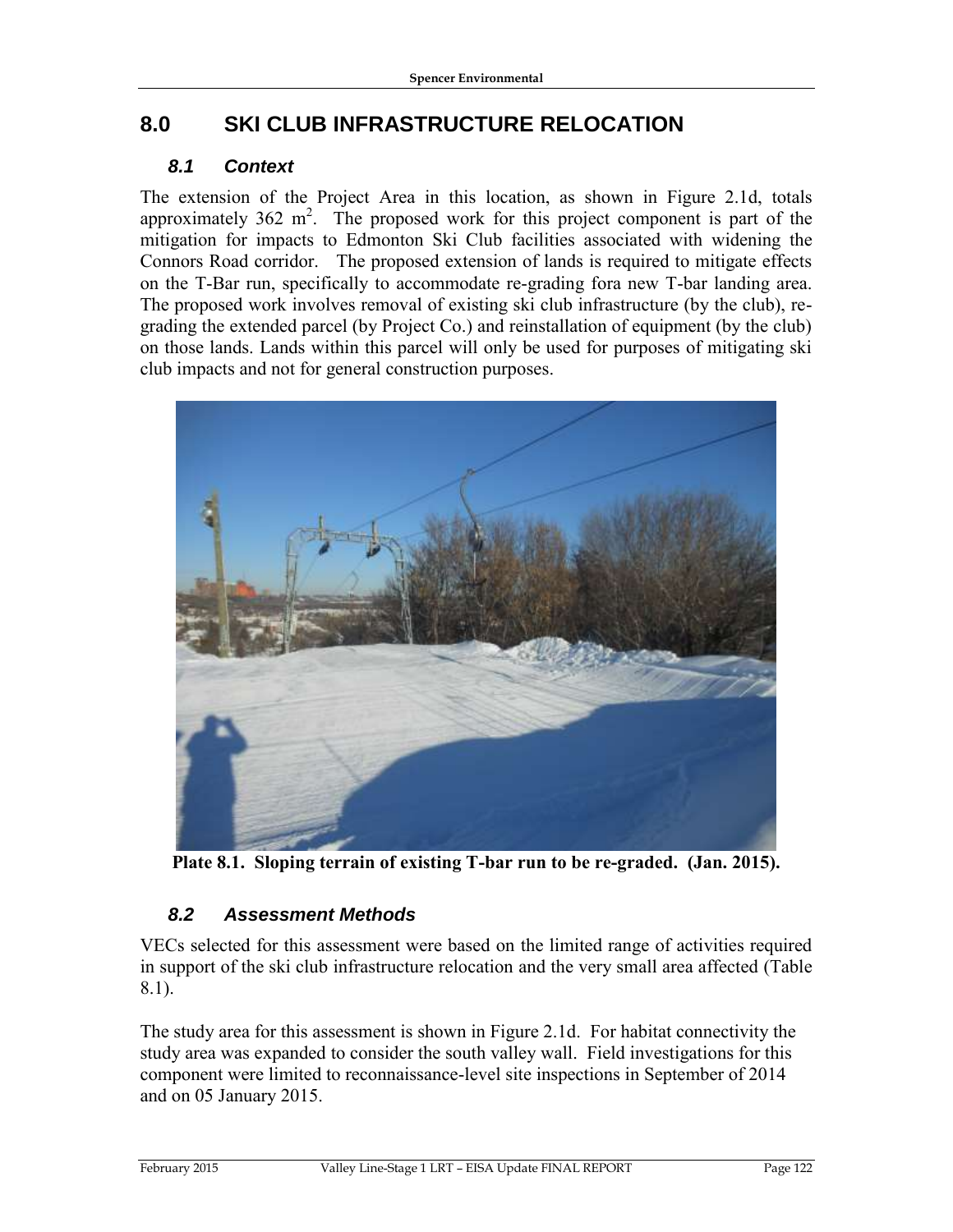| <b>Valued Environmental</b><br><b>Components</b>        | Unique Issues <sup>1</sup><br><b>Additional or</b><br>Potential for | $\overline{\mathbf{c}}$<br>Abundance<br>Relative<br><b>Status</b> | Public Concern | Professional<br>Concern | Importance<br>Economic | Regulatory<br>Concern | <b>Relevant</b><br><b>Legislation/Bylaw/Policy</b>                                                                                                         |
|---------------------------------------------------------|---------------------------------------------------------------------|-------------------------------------------------------------------|----------------|-------------------------|------------------------|-----------------------|------------------------------------------------------------------------------------------------------------------------------------------------------------|
| <b>Valued Ecosystem Components</b>                      |                                                                     |                                                                   |                |                         |                        |                       |                                                                                                                                                            |
| Geomorphology/<br><b>Geotechnical Stability</b>         | Yes                                                                 |                                                                   |                | $\checkmark$            |                        | ✓                     | <b>Bylaw 7188</b>                                                                                                                                          |
| Soils                                                   | Yes                                                                 |                                                                   |                | $\checkmark$            |                        | $\checkmark$          | Bylaw 7188<br>Drainage Bylaw 16200                                                                                                                         |
| Hydrology<br>Surface Water/<br>Groundwater              | N <sub>0</sub>                                                      |                                                                   |                |                         |                        |                       |                                                                                                                                                            |
| Fish and Fish Habitat                                   | N <sub>0</sub>                                                      |                                                                   |                |                         |                        |                       |                                                                                                                                                            |
| Vegetation, Wildlife and<br><b>Habitat Connectivity</b> | Yes                                                                 |                                                                   | $\checkmark$   | ✓                       |                        | $\checkmark$          | <b>Bylaw 7188</b><br>Alberta Weed Control Act<br>Federal Species at Risk Act<br>Federal Migratory Birds<br><b>Convention Act</b><br>• Alberta Wildlife Act |
| <b>Valued Socio-economic Components</b>                 |                                                                     |                                                                   |                |                         |                        |                       |                                                                                                                                                            |
| Land Disposition and<br>Land Use Zoning                 | N <sub>0</sub>                                                      |                                                                   |                |                         |                        |                       |                                                                                                                                                            |
| <b>Residential Land Use</b>                             | N <sub>0</sub>                                                      |                                                                   |                |                         |                        |                       |                                                                                                                                                            |
| <b>Recreational Land Use</b>                            | Yes                                                                 |                                                                   | $\checkmark$   | $\checkmark$            |                        | $\checkmark$          | Bylaw 7188                                                                                                                                                 |
| <b>Utilities</b>                                        | N <sub>0</sub>                                                      |                                                                   |                |                         |                        |                       |                                                                                                                                                            |
| Worker and Public<br>Safety                             | N <sub>0</sub>                                                      |                                                                   |                |                         |                        |                       |                                                                                                                                                            |
| <b>Visual Resources</b>                                 | Yes                                                                 |                                                                   | $\checkmark$   | $\checkmark$            |                        | $\checkmark$          | <b>Bylaw 7188</b>                                                                                                                                          |
| <b>Valued Historic Components</b>                       |                                                                     |                                                                   |                |                         |                        |                       |                                                                                                                                                            |
| <b>Historical Resources</b>                             | N <sub>0</sub>                                                      |                                                                   |                |                         |                        |                       |                                                                                                                                                            |

### **Table 8.1. Justification for the selection of VECs – Ski club infrastructure relocation**

<sup>1</sup> In instances where it was determined that no potential existed for additional or unique issues to arise, no further consideration to that VEC was given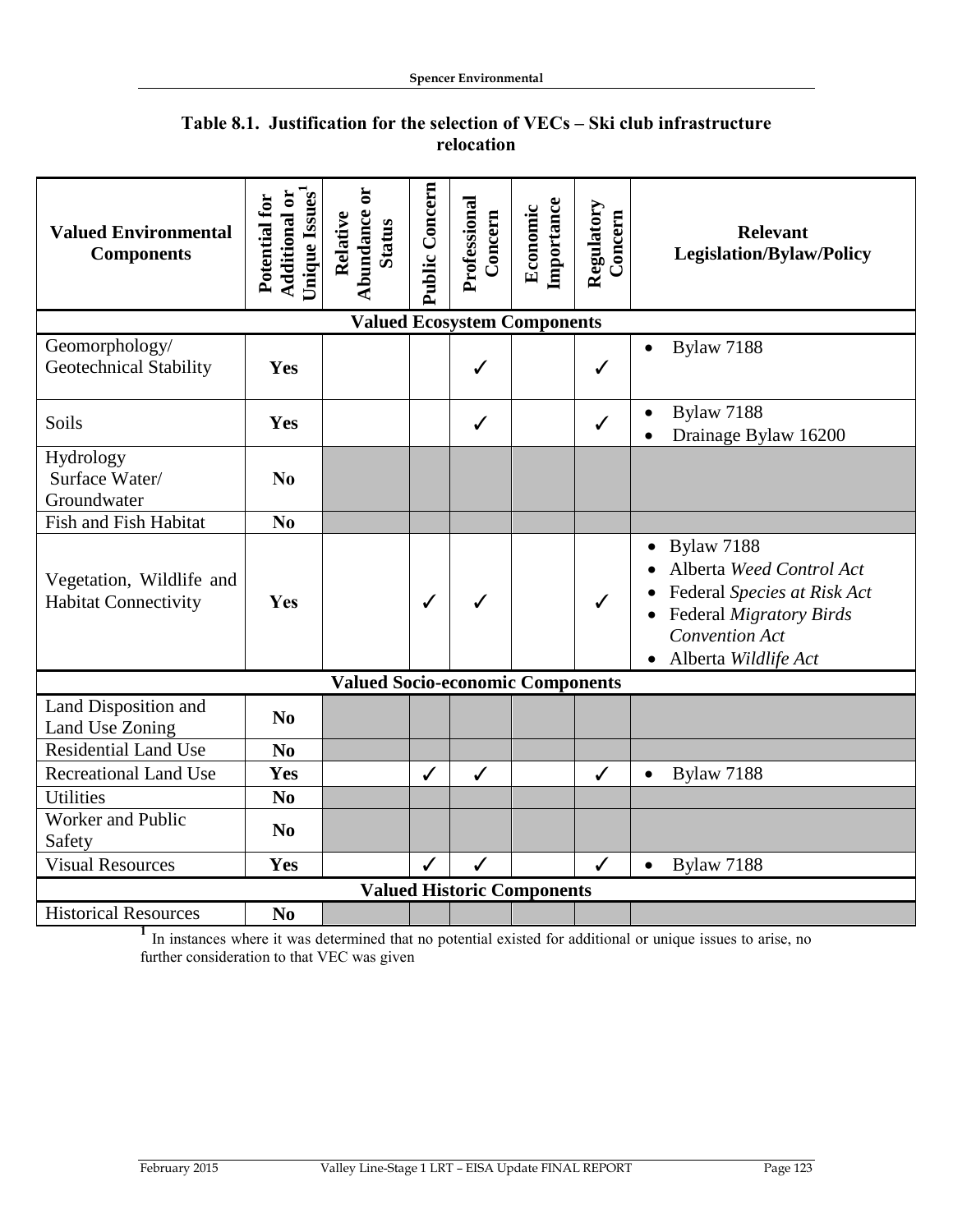#### *8.3 Key Issues*

Key issues were identified by: 1) examining the project component location, known conditions and potential project activities; 2) considering concerns raised by the public and city services departments; and 3) applying professional judgement. Following are the key issues identified in association with ski club infrastructure relocation:

- **Will re-grading activities adversely affect slope stability?**
- **Will the operation of the Edmonton Ski Club be adversely affected?**
- **Will the installation/new location of ski lift infrastructure affect visual resources in the local area?**

## *8.4 Existing Conditions*

#### 8.4.1 *Geomorphology/Geotechnical Stability and Soils*

#### **Slope Stability**

Lands required to accommodate the ski run re-grading and infrastructure relocation are situated along sloping terrain immediately west of Cloverdale Hill Road, slightly north of Connors Road (Plate 8.2). Thurber Engineering's (2012) appraisal of geotechnical conditions along Connors Road determined that it is possible that existing fills associated with the grading of the ski hill slopes were placed in a somewhat uncontrolled manner. Slope instability associated with the loading of these fills and any underlying disturbed colluvium is a concern. This was also noted in the 2013 EISA.

#### **Soils**

These lands fall outside the boundaries of lands used for the former Cloverdale Incinerator landfill activities and are not identified as contaminated. These lands were, however, subject to past minor fill and grading (Thurber Engineering 2012) and are landscaped to turf and planted trees, thus the soils are not native. Thurber Engineering (2012) indicates that the stratigraphic profile of the local area is expected to consist of man-made fills, colluvium materials, native lacustrine and glacial deposits overlaying bedrock. Fills in the local area range from 0.8 m to 4.6 m in depth and consist of silty clay with pockets of organic matter and wood in some places (Thurber Engineering 2012).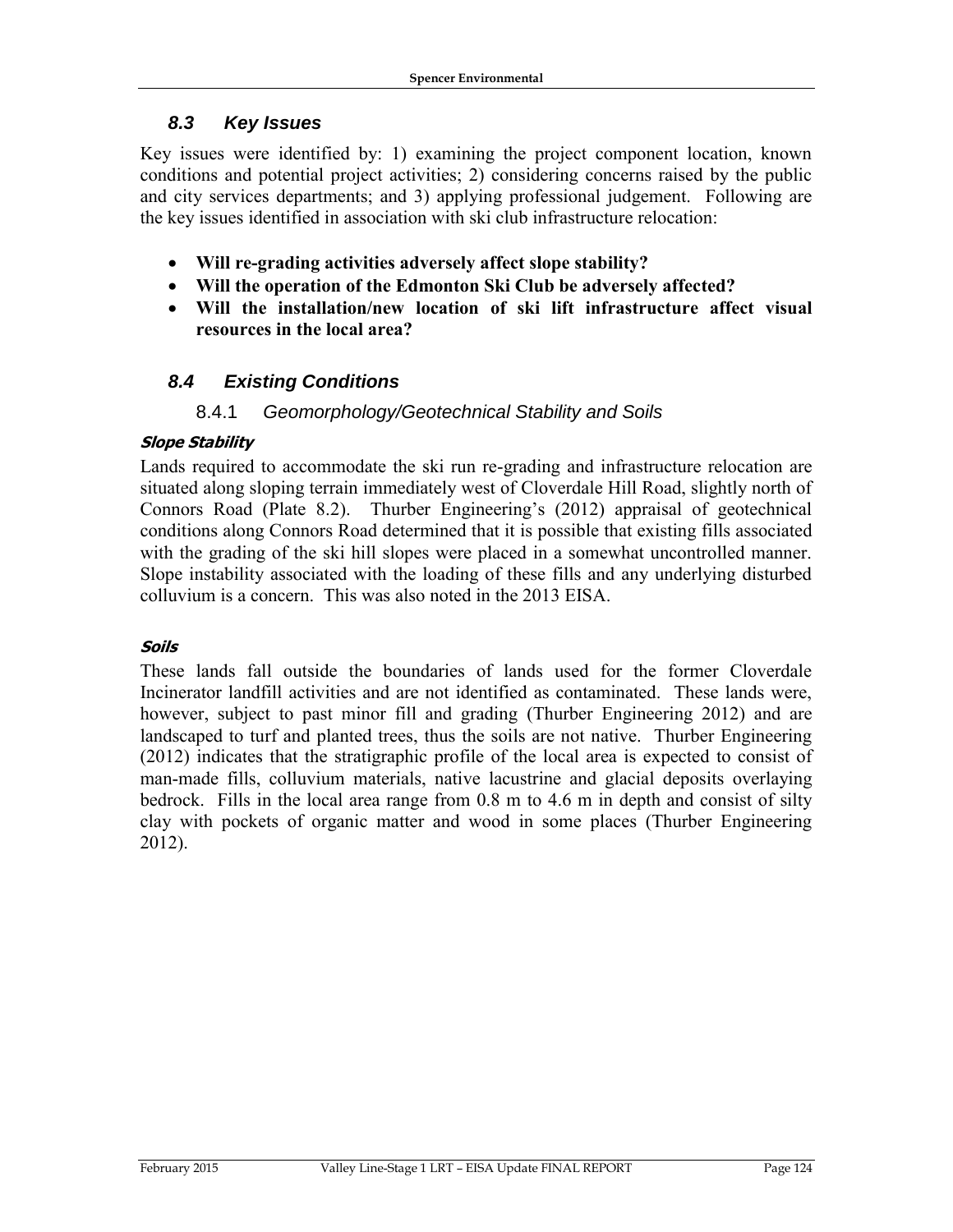

**Plate 8.2. Southeastern portion of lands required for ski club infrastructure relocation, looking west from Cloverdale Hill Road. Mature planted spruce on right are within the original Project Area. Deciduous stand of native vegetation shown on right is situated outside of the Project Area and will be undisturbed (Jan. 2015).**

#### 8.4.2 *Vegetation, Wildlife Habitat and Connectivity*

Lands involved in this project component consist entirely of manicured lawn and are not high quality wildlife habitat. Mature planted spruce are situated immediately south of the existing T-bar terminus and a linear stand of native vegetation is situated immediately north of the project component, both are outside of the lands to be disturbed (Plate 8.3). The 2013 EISA identified this locale as part of the larger Mill Creek-to-Cloverdale Ravine wildlife movement corridor. Existing infrastructure and ski club activity likely already compromise wildlife movement to some degree but wildlife are likely drawn to the cover offered by the adjacent linear tree stand and the area is thought to be most often used at night. The cover would be particularly useful to wildlife attempting to cross Cloverdale Hill Road. Available wildlife movement data specific to this locality are limited to preliminary coyote movement data from the University of Alberta urban coyote project (Murray and Cassidy St. Clair, unpublished data); and wildlife collision data from City of Edmonton Animal Care and Control Centre (2011). These data show movement through Gallagher Park and Cloverdale Ravine, but not preferentially at the corner occupied by this project component.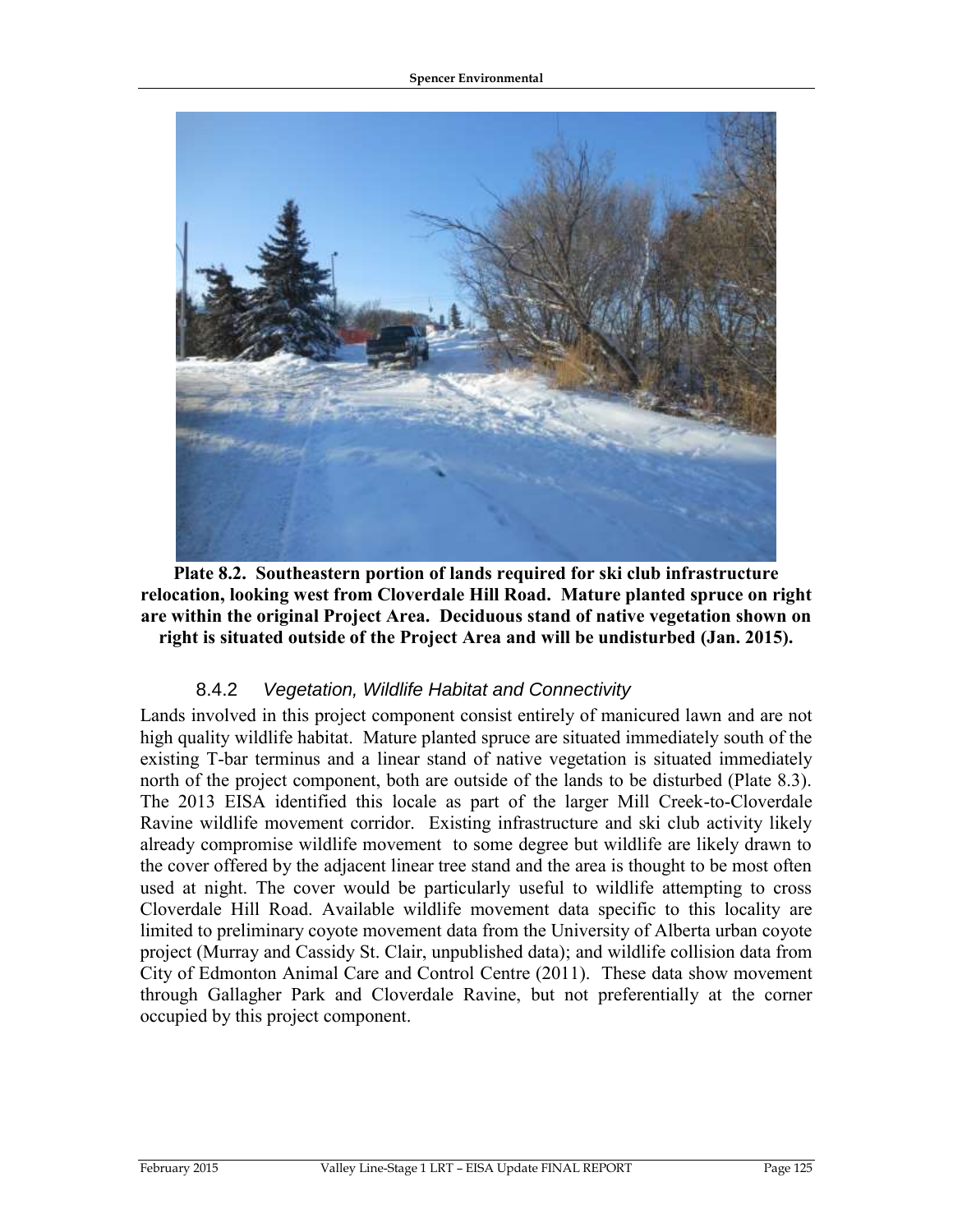### 8.4.3 *Recreational Land Use*

Lands required for this project component form part of the existing lease held by the Edmonton Ski Club. These lands are situated on sloping terrain, near the top of the club's T-bar run. These project component lands are also part of Gallagher Park, which is not permanently fenced at the bounding roads and the lands are therefore currently accessible for other uses and to pedestrians in summer. These lands fall outside of the lands utilized for the annual Edmonton Folk Music Festival. No other recreational activities are facilitated on these lands.

#### 8.4.4 *Visual Resources*

This project component area is dominated by manicured lawn; the small parcel is screened by planted spruce at the corner of Connors and Cloverdale Road and a linear natural tree stand descending the hill. Nearby residents along Strathern Drive, to the immediate east and residences along 95 Avenue, to the south have views of this area. Motorists along Connors Road and Cloverdale Hill Road also have views of this area. The existing T-bar terminus is clearly visible from Connors Road, dominating views at the crest of the hill (Plate 8.4)



**Plate 8.4. The existing T-bar terminus is clearly visible from Connors Road, dominating views at the crest of the hill, looking northwest (Jan. 2015).**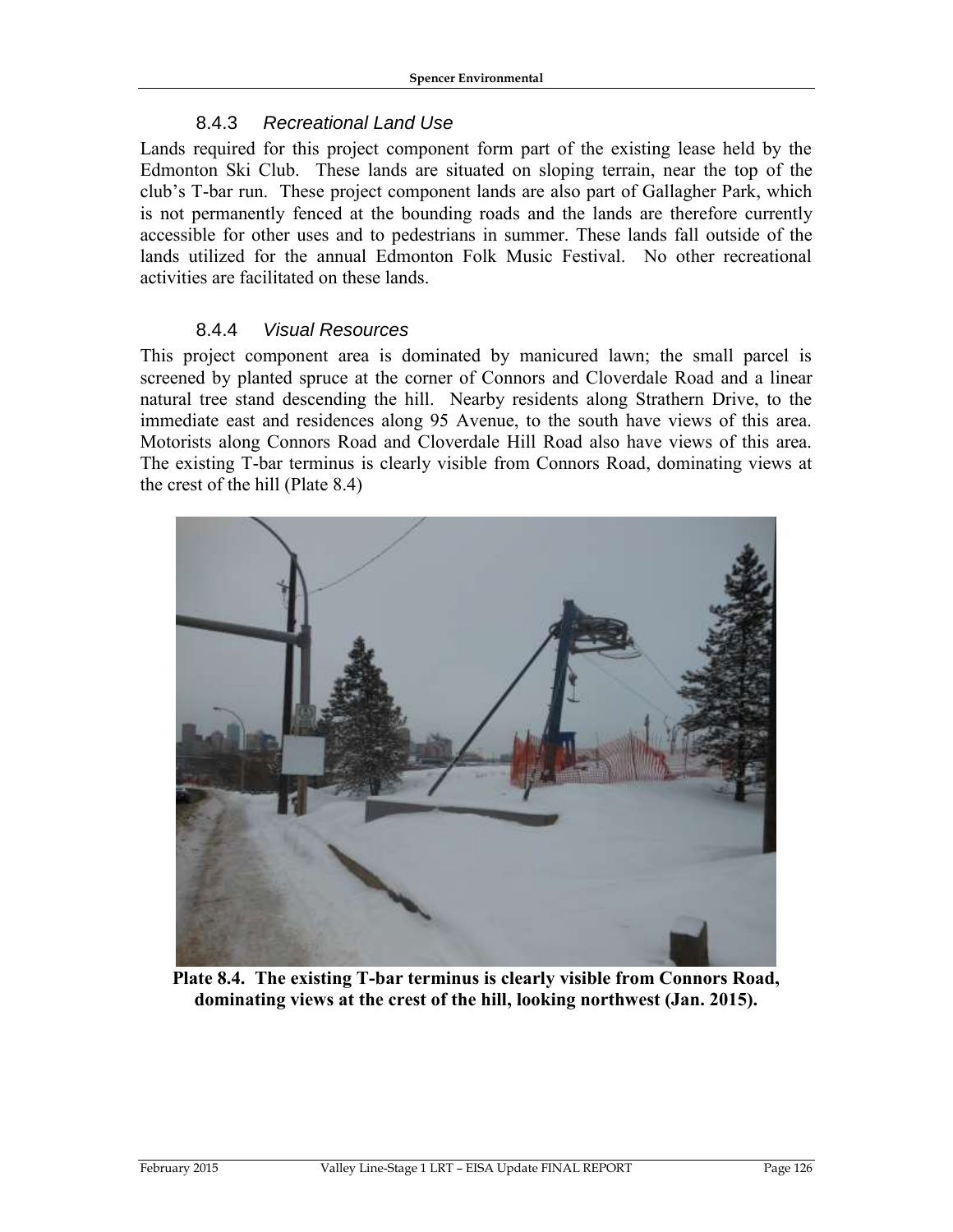### *8.5 Potential Impacts and Mitigation Measures*

### 8.5.1 *Soils*

No unique impacts to soil resources associated with the ski infrastructure relocation component were identified as part of this analysis. Project-wide mitigation measures designed to minimize erosion, topsoil/subsoil mixing, compaction, contamination or other degradation to soil resources will be applied to any activities within this project component area and currently form part of the Project Agreement.

### 8.5.2 *Impacts to Slope Stability*

#### **Impacts and Mitigation Measures**

Soils and subsoils/fill in these lands will be removed by Project Co to approximately 1 m depth to adjust the run's landing area. All Project Co re-grading activities associated with this component will be subject to the broader contractual obligations of the Valley Line LRT project that recognize the sensitivity of slope stability in this area. These contractual obligations include the requirement for Project Co to prepare a geotechnical report demonstrating the slope stability measures needed to attain the required improvements to the slope stability factor of safety. As such, detailed site-specific geotechnical investigation(s) and assessment(s) will be undertaken in support of any regrading activities.*.* Adhering to such requirements will ensure that potential impacts of ski run re-grading to slope stability are negligible.

Funded by the City, the Edmonton Ski Club will be responsible for installation of all existing or new structures within this area, including subsurface foundations or pilings. Once the desired infrastructure (existing or replacement) has been identified and new locations have been finalized, the club must ensure that all geotechnical concerns have been addressed. This may require a new geotechnical study for review by the City's Transportation Services. Any geotechnical study by the club would require completion of an Initial Project Review (IPR) pursuant to Bylaw 7188. If infrastructure relocation were ultimately planned for lands downslope of the parcel covered in this EISA update, a more comprehensive IPR may be required. Geotechnical work and IPRs required for reinstallation will be funded by LRT D and C as part of the mitigation for impacts to ski club operations.

### 8.5.3 *Vegetation, Wildlife Habitat and Connectivity*

### *8.5.3.1 Loss of Manicured Vegetation*

#### **Impacts and Mitigation Measures**

Work associated with the ski club facilities grading and relocation will include the disturbance of manicured lawn, covering approximately  $362 \text{ m}^2$ . Contractual obligations of the Valley Line LRT project contain clauses to ensure that no disturbance to adjacent trees situated just outside the Lands occurs. Impacts to vegetation are, therefore, rated as negligible. Post-construction, all lands disturbed as part of construction activities will be returned to their pre-disturbance vegetation, ensuring that impacts remain negligible.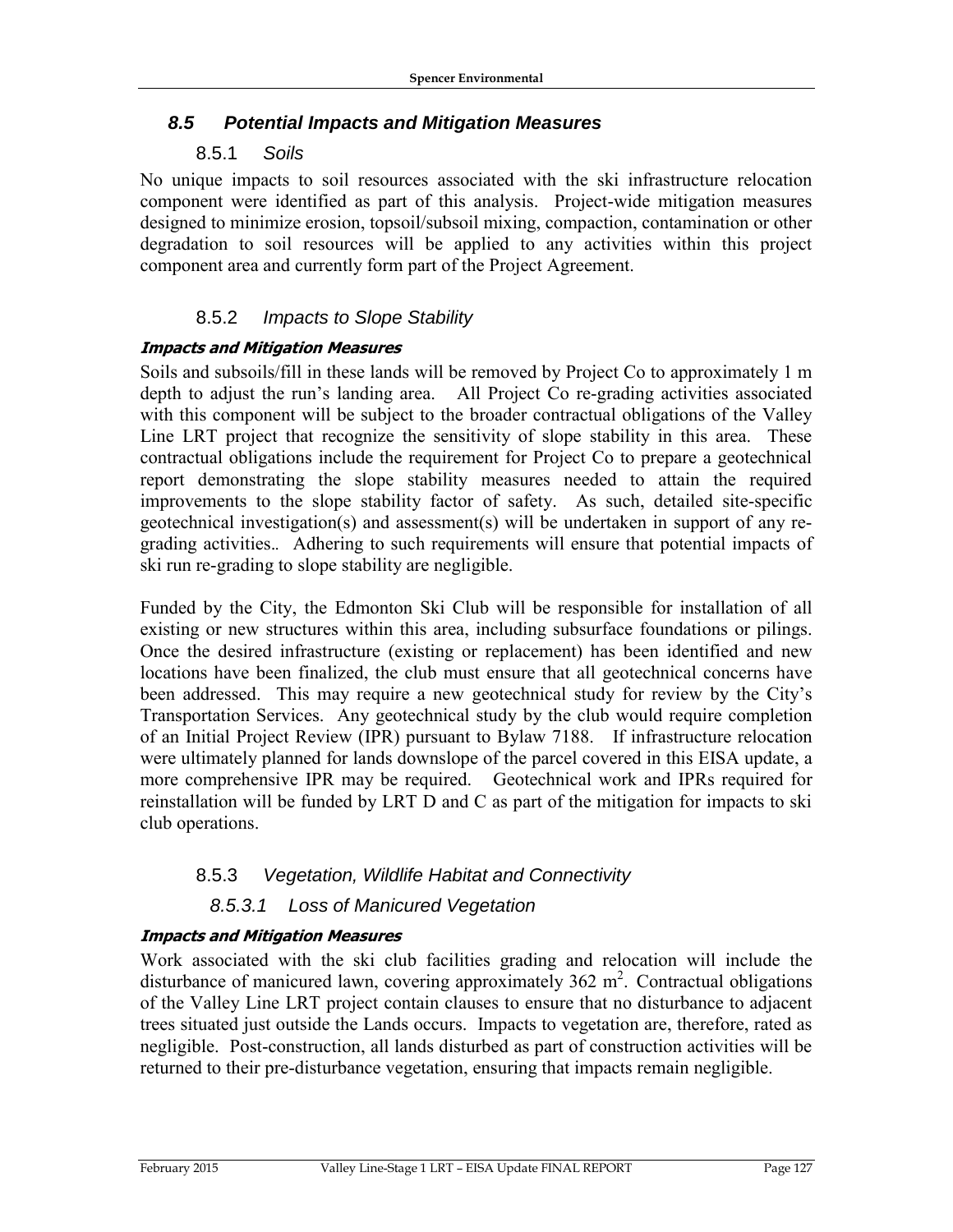The re-grading work and greater LRT project is expected to temporarily affect wildlife use of the area because of fencing requirements and general activity levels and the Project Agreement includes mitigation measures. After the work is done, the newly located infrastructure is not expected to alter current movement patterns as post-construction conditions are not seen to be substantially different and there will be no associated loss of vegetation cover.

### 8.5.4 *Recreational Land Use*

### *8.5.4.1 Disruption of Edmonton Ski Club Operations*

#### **Impacts and Mitigation Measures**

The proposed ski run re-grading and the associated equipment relocation will ensure that T-Bar run at the Edmonton Ski Club remains functional. Contractual obligations for the work include a restriction of Project Co activities to just the required re-grading. These obligations also include specifications for final slopes, areas, elevations and gradients for the new landing area. The work has been defined by extensive consultation with the ski club executive. All construction activities associated with this project component will be undertaken during months when the Edmonton Ski Club is non-operational and provide time for the club to re-install equipment before the ski season begins. Based on these considerations, impacts to the operation of the ski club are considered to be negligible.

### 8.5.5 *Visual Resources*

This project component and the relocation of the T-bar terminus and operator shack, as discussed in the 2013 EISA, will result in the shifting of equipment a short distance to the northeast of its existing location. As equipment is currently very visible, this change is not anticipated to have an adverse impact on viewscapes. Equipment may be less visible to motorists, however, but all relocated infrastructure will be visible from trains as they passes through the area. From the east, the relocated equipment may be better screened by existing vegetation. This changed view is rated as a negligible impact for pedestrians, motorists and local residents.

### *8.6 Summary Assessment*

### 8.6.1 *Summary of Residual Impacts*

This assessment identified no residual impacts or outstanding issues. However, LRT D and C will continue to work with the ski club to ensure that all details of infrastructure relocation and run adjustments are addressed. Should the club be asked to prepare an IPR for subsurface structure components, LRT D and C are willing to collaborate.

### 8.6.2 *Monitoring Requirements*

No monitoring requirements unique to this project component will be required. Monitoring requirements specific to broader erosion and sediment control, slope stability and general construction activities are defined through the general Project Agreement.